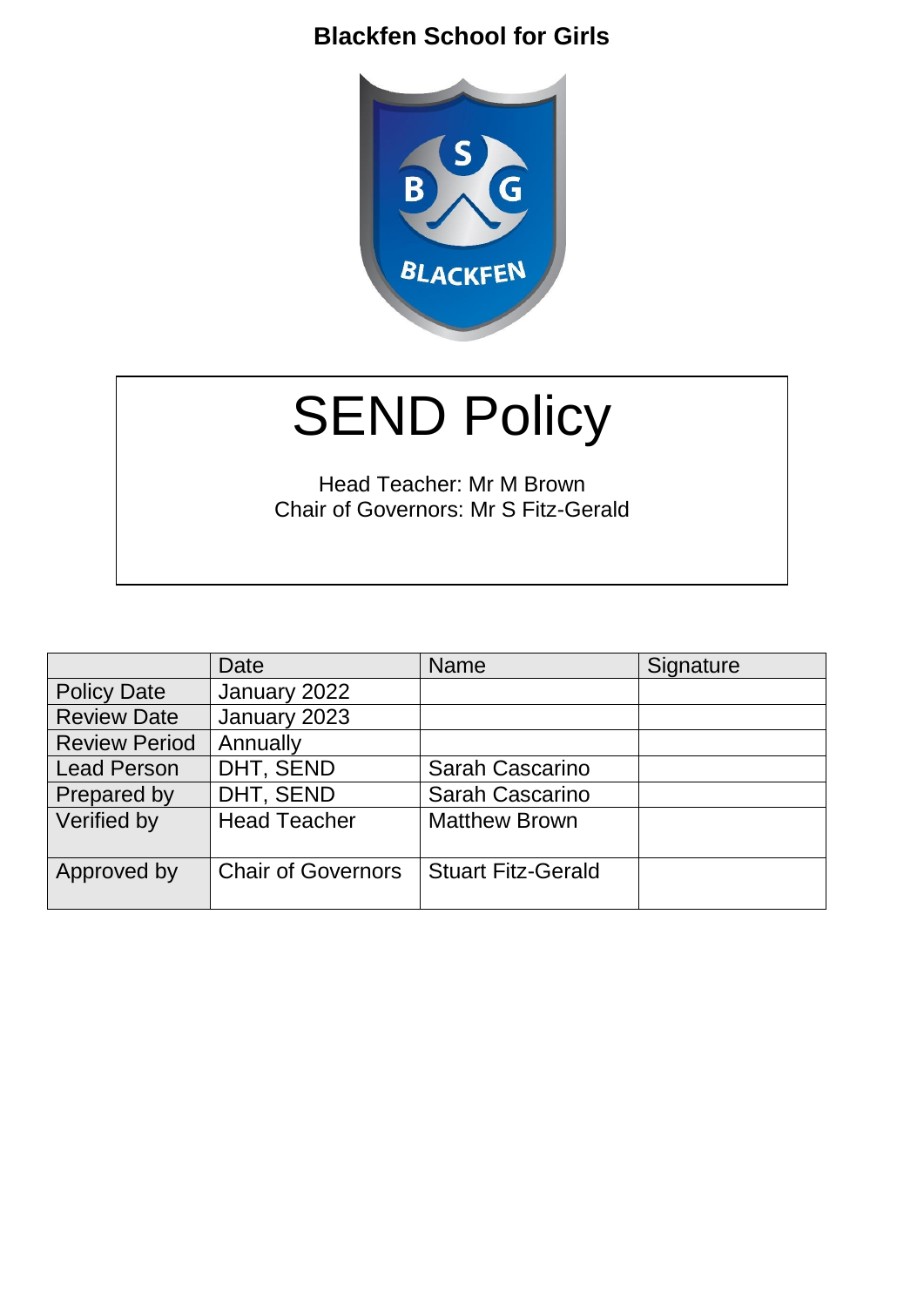**SENCO**: Ms Sarah Cascarino, Deputy Head Teacher (SENCO Greenwich University 2009)

**SEND Manager**: Mrs S Mackay

**SLT SEND advocate**: Matthew Brown, Head Teacher

**Special Interest Governor for SEND:** Mrs Carol Townsend

**The SENCO** works under the leadership of the Head Teacher and the Governing Body. The SEND manager has day-to-day responsibility for the operation of SEND policy and co-ordination of specific provision made to support individual students with SEND, including those who have statements or EHC plans. Ms Cascarino is also the designated teacher for children who are looked after (CLA) and Designated Safeguarding Lead. (DSL).

A child or young person has special educational needs (SEND) if they have a learning difficulty or disability which calls for special educational provision to be made for him or her.

A child or young person has a learning difficulty or disability if he or she:

- has a significantly greater difficulty in learning then the majority of others of the same age, or
- has a disability which prevents or hinders him or her from making use of facilities of a kind generally provided for others of the same age in mainstream schools or mainstream post-16 institutions.

Special educational provision means educational provision which is additional to, or otherwise different from, the educational provision made generally for children of their age in schools.

A child or young person has a disability under the Equality Act (2010) that is 'a physical or mental impairment which has a long-term (a year or more) and substantial adverse effect on their ability to carry out normal day-to-day activities'. This definition includes sensory impairments such as those affecting sight or hearing and long term health conditions such as asthma, diabetes, epilepsy and cancer. Where a disabled child or young person requires special educational provision, they will also be covered by the SEND definition.

The Aims of our Policy for Special Educational Needs and Disability

At Blackfen School for Girls;

- We value all children equally
- We welcome children with special educational needs as part of our community
- We seek to ensure that all children have an equal opportunity to engage in the curriculum
- We are committed to improving outcomes through high aspirations and expectations for children and young people with SEND.
- We recognise that some children need additional support to ensure access to the whole curriculum whilst in mainstream classes. We ensure that the needs of children and young people are identified and assessed and that appropriate support strategies are provided. If additional specialist advice and support is required, the appropriate external agencies are contacted.
- We recognise the importance of early identification and assessment of children with special educational needs. In particular, parents know their children best and it is important that we listen and understand when parent's express concerns about their child's development.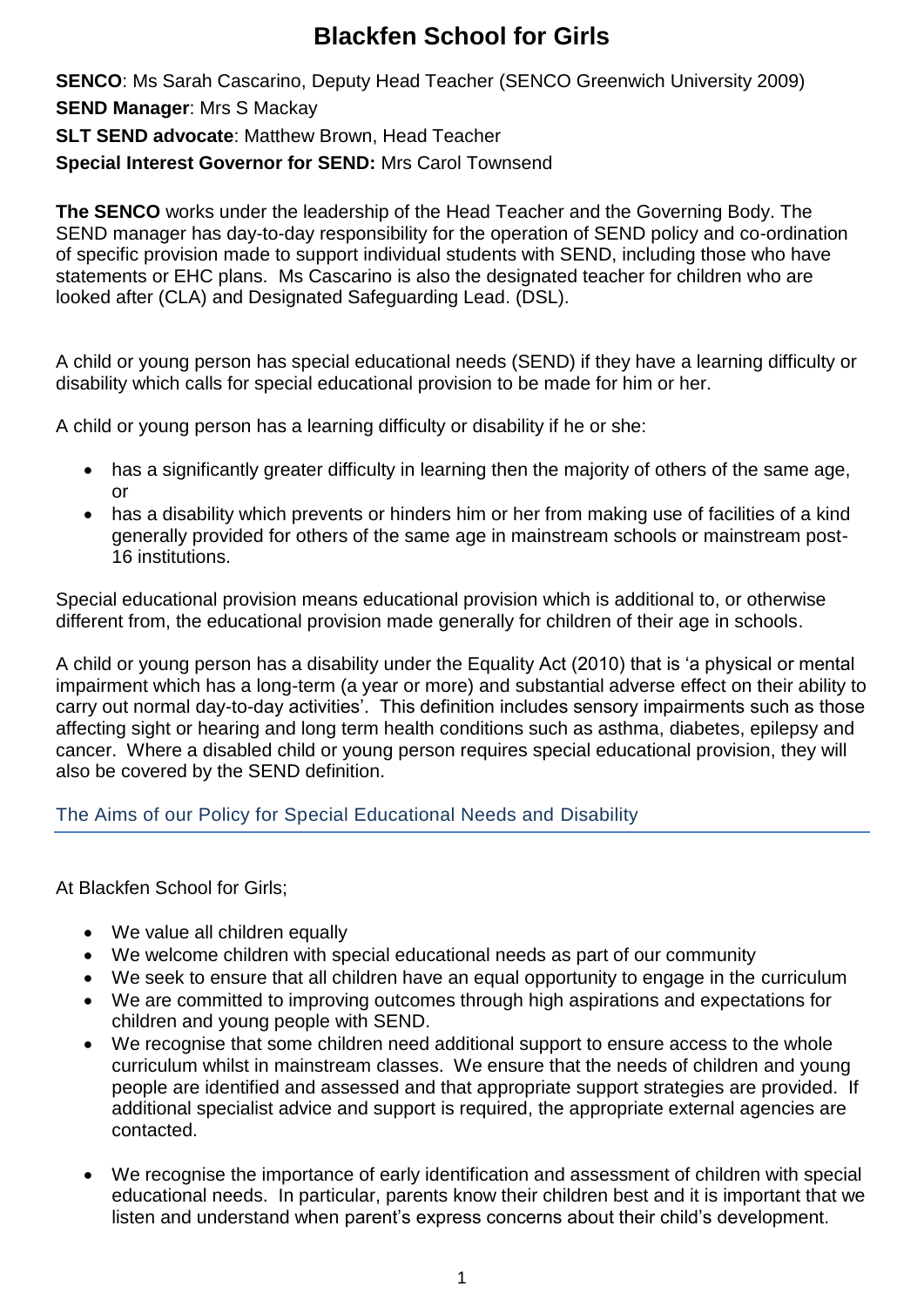Additionally, we will listen to and address any concerns raised by children and young people themselves.

- We recognise the vital role of parents/carers in the identification, assessment and response to their children's special educational needs. We will work in true partnership with parents/carers, valuing their views and contributions and keeping them fully involved in their child's education.
- We believe in the involvement of the child and the importance of taking their views into account. We will make every effort to involve the child in decision-making about their special educational needs provision.
- We are committed to effective collaboration between all agencies working with a child and a multi-disciplinary approach to meeting children's special educational needs. We will actively support the establishment and maintenance of close links with all agencies working with the child.
- Every teacher is a teacher of every child or young person including those with SEND

#### Key roles for co-ordinating the provision of education for children and young people with Special Educational Needs and Disability

The Key role of the Governing Body:

The Governing Body, in cooperation with the Head Teacher, will determine the school's general policy and approach to provision for children with SEN, establish the appropriate staffing and funding arrangements and maintain a general oversight of the school's work. The Governing Body will

- Ensure that the necessary provision is made for any student who has SEN;
- Ensure that the SEN Information Report is published on the school website;
- Ensure that teachers in the school are aware of the importance of identifying, and providing for, those students who have SEN;
- Consult the Local Authority and the governing bodies of other schools, when it seems to be necessary or desirable in the interests of coordinated special educational provision in the area as a whole;
- Ensure that a student with SEN joins in the activities of the school together with students who do not have SEN, so far as is reasonably practical and compatible with the child receiving the special educational provision their learning needs call for;
- Ensure the efficient education of the students with whom SEN students are educated and the efficient use of resources;
- Have regard to the Code of Practice when carrying out its duties toward all students with SEN.
- Ensure that parents are notified of a decision by the school that SEN provision is being made for the child
- Ensure that they are fully informed about SEN issues, so that they can play a major part in school self-review.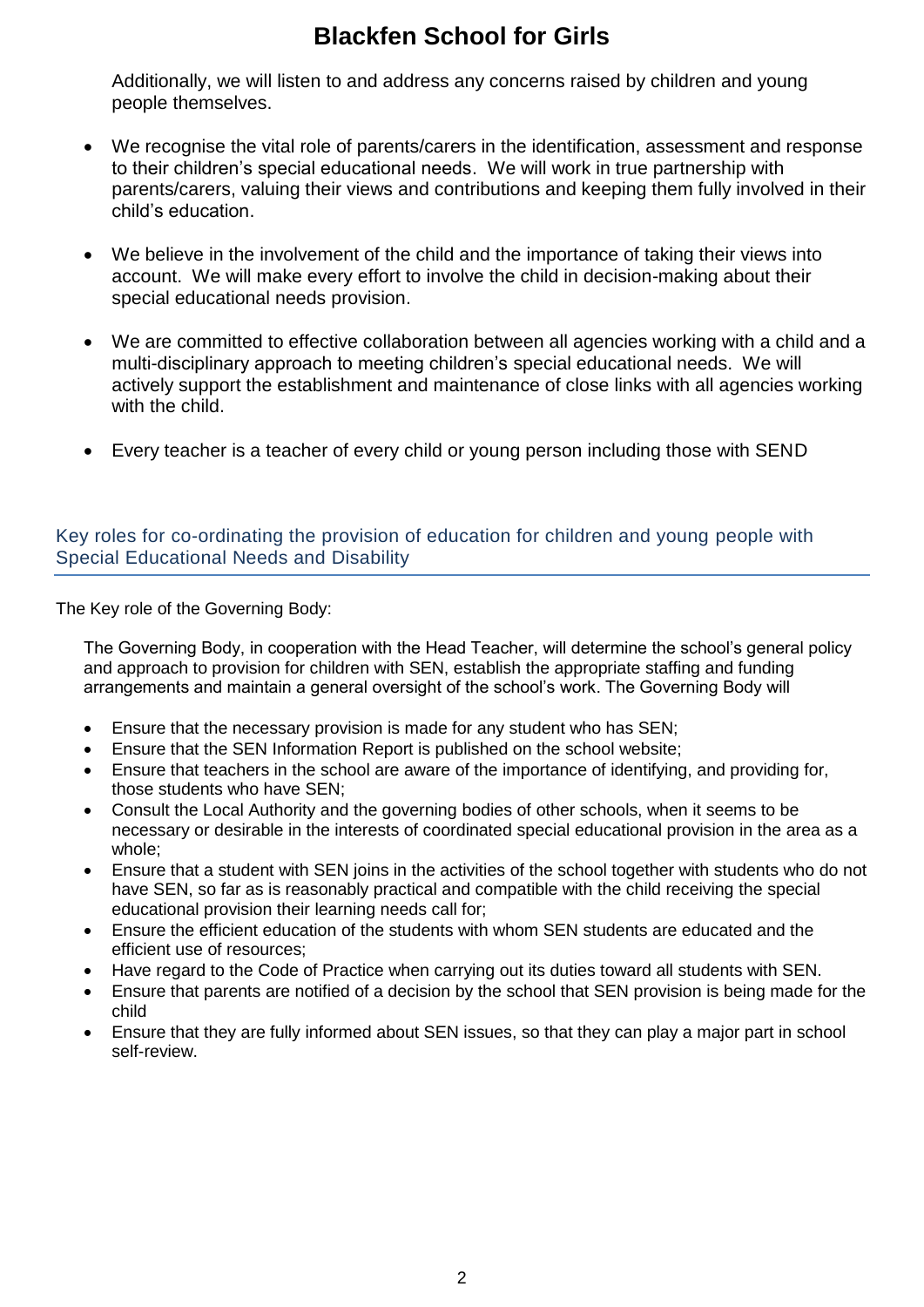The Key role of the Head Teacher:

 The Head Teacher has responsibility for the day to day management of all aspects of the school's work, including provision for children with SEN. The Head Teacher will keep the Governing Body fully informed and also work closely with the school's SEN Manager and SEN Coordinator.

The key responsibilities of the SENCO and the SEND manager include:

- overseeing the day –to-day operation of the school's SEND policy
- co-ordinating provision for children with SEND, including those with statements and Education and Health Care (EHC) plans
- advising staff on the provision of SEND support and classroom strategies.
- advising on the deployment of the school's delegated budget and other resources to meet students' needs effectively
- liaising and working closely with parents/carers of students with SEND
- liaising and working closely with student support officers of students with SEND.
- liaising with other schools, educational psychologists, health and social care professionals and independent or voluntary bodies
- Initiating ks2-3; ks3-4 and ks4-5 transition support for students with SEND
- being a key point of contact with external agencies for SEND referrals, including the local authority and its support services
- liaising with potential next providers of education to ensure a student and their parents/carers are informed about options and a smooth transition is planned
- working with Leadership Team and school governors to ensure that the school meets its responsibilities under the Equality Act (2010) with regard to reasonable adjustments and access arrangements
- ensuring the accurate upkeep of SEND records for all students with SEND
- providing professional guidance and training opportunities to colleagues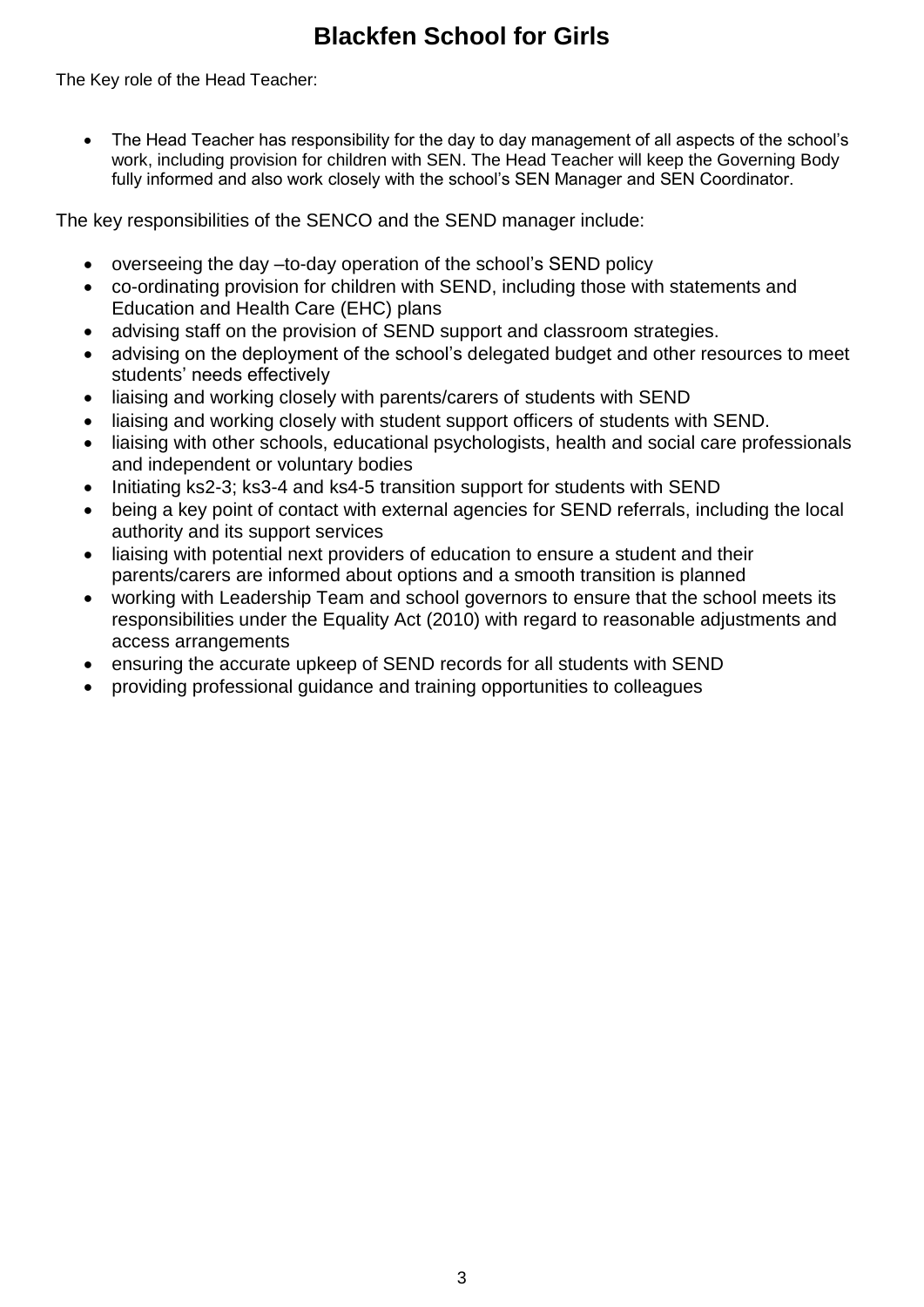#### Identifying Special Educational Needs

### **Transitions between KS2 and KS3**

The SEND manager will liaise with SENCOs from feeder schools prior to admission. Visits to the feeder school will be arranged and the SENCO and SEND manager will meet new students and key members of staff to gather information to support a smooth transition to secondary school. The SENCO will relay information and specific classroom strategies to staff at the start of each new term (INSET). Students with statements and/or those who are vulnerable will be invited to visit Blackfen during the Summer term to meet OASIS staff, including TA key workers. They will also be invited to attend our OASIS Transition Tea Party, an annual event which is hosted by our current year 7 students.

Children in Year 7 with a specific professional diagnosis of SEND will be placed on the SEND register and parents informed about their progress on a regular basis. All students in year 7 are assessed for Reading and Spelling ages. Students with levels significantly below their chronological age are timetabled a weekly Literacy group. Groups are small in size and focus on raising literacy levels.

These early collaborative partnerships enable staff at Blackfen to gather a holistic view of the child, plan personalised interventions, recommend appropriate peer groupings and ultimately develop productive relationships with the children and their families.

### When there has been no prior SEND need identified

Teachers are responsible and accountable for the progress and development of the students in their class, including where students access support from teaching assistants or specialist staff.

High quality teaching, differentiated for individual students, is the first step in responding to students who have or may have SEND. Additional intervention and support cannot compensate for a lack of good quality teaching. Staff appraisal and faculty reviews enable scrutiny of the quality of teaching for all students, including those at risk of underachievement.

Subject teachers, supported by Faculty Leaders and the Senior Leadership Team make regular assessments of progress for all students. These assist in identifying students making less than expected progress given their age and individual circumstances. This can be characterised by progress which:

- Is significantly slower than that of their peers starting from the same baseline
- Fails to match or better the child's previous rate of progress
- Fails to close the attainment gap between the child and their peers
- Widens the attainment gap

The first response to such progress will be high quality teaching targeted at the student's areas of weakness. Where progress continues to be less than expected the subject teacher, working with the SENCO, student and their parents/carers will use a graduated approach to gather evidence whilst putting into place interventions designed to secure better progress, where required.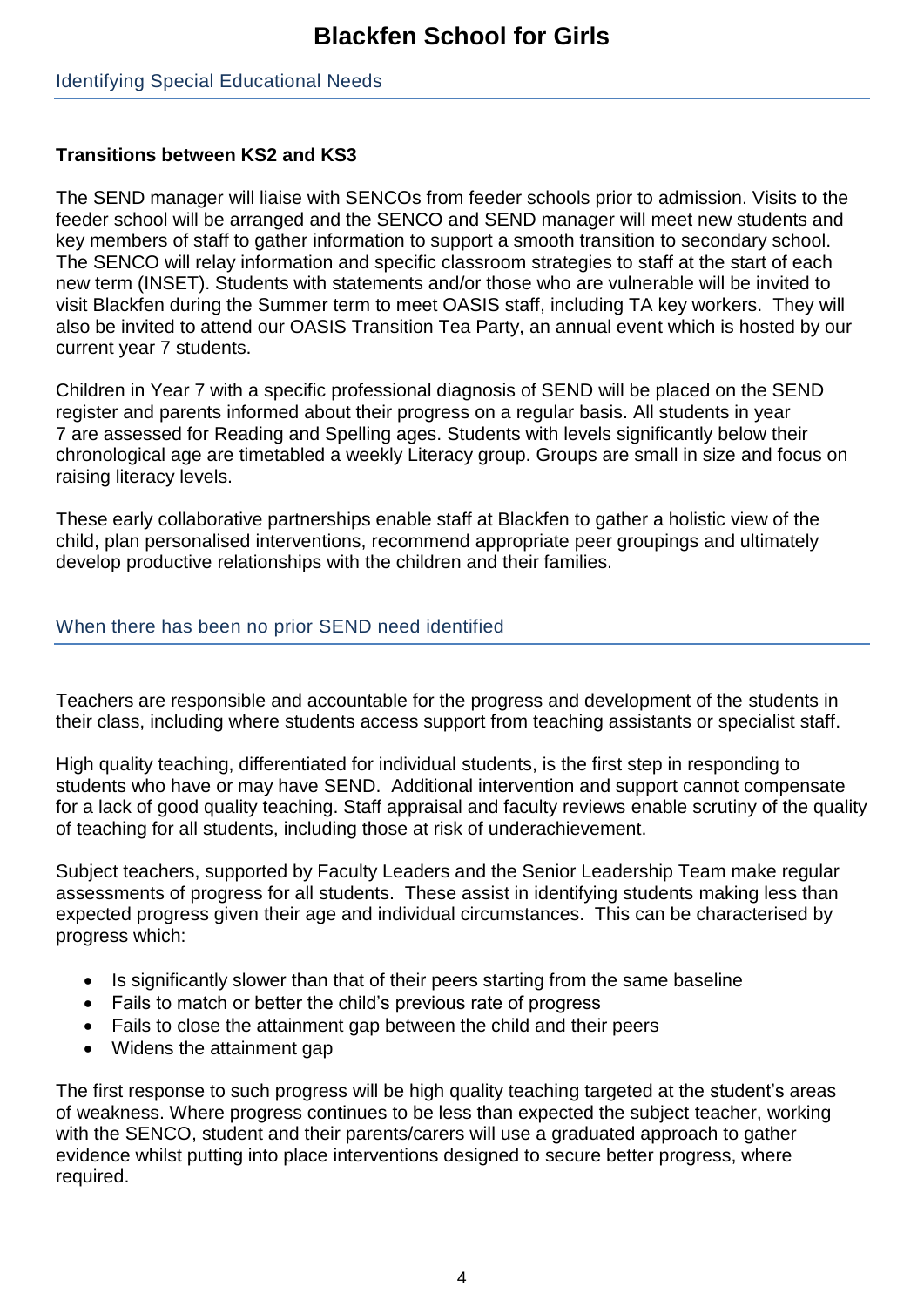In deciding whether to make special educational provision, the teacher and SENCO will consider information gathered about the student's current levels of attainment, alongside national data and expected levels of progress. Additionally, early discussions with students and their parents/carers will enable a good understanding of the student's areas of strength and difficulty. This will allow agreement of outcomes to improve progress in learning and help determine the support that is required. Consideration will be given here, to whether support is additional to provision made generally to children of their age.

For higher levels of need, the school will draw on more specialised assessments and guidance from external agencies and professionals such as the Educational Psychology Service, Child and Adolescent Mental Health Service (CAMHS) and School Health and therapists (including speech and language therapists, occupational therapists and physiotherapists as necessary). However, support is provided, there will be a date for reviewing progress with the student, parent/carer, teacher and SENCO. The purpose of this early action is to help the student achieve the identified outcomes and remove any barriers to learning. If it is decided that the student does have SEND, arrangements for appropriate special educational support will be made through the school's approach to SEN support.

#### SEND Support – A graduated approach

The SEND Code of Practice (2015) describes four broad categories of need:

**Communication and Interaction:** Children and young people with speech, language and communication needs (SLCN). This may be because they have difficulty saying what they want to, understanding what is being said to them or they do not understand or use social rules of communication. Children and young people with ASD, including Asperger's Syndrome and Autism are likely to have particular difficulties with social interaction and may also experience difficulties with language, communication and imagination which may impact how they relate to others.

**Cognition and Learning:** Learning difficulties cover a wide range of needs, including Moderate Learning Difficulties (MLD), Severe Learning Difficulties (SLD) where children are likely to need support in all areas of the curriculum and associated difficulties with mobility and communication, through to profound and multiple learning difficulties (PMLD) where children are likely to have severe and complex learning difficulties as well as a physical disability or sensory impairment. Specific Learning Difficulties (SpLD) affect one or more specific areas of learning such as dyslexia, dyscalculia and dyspraxia.

**Sensory and/or Physical needs:** Some children and young people require special educational provision because they have a disability which prevents or hinders them from making use of the educational facilities generally provided. Children and young people with Vision Impairment (VI), Hearing impairment (HI), Multi-Sensory Impairment (MSI) will require specialist support and/or equipment to access their learning or rehabilitation support. Some children and young people with a Physical Disability (PD) require additional on-going support and equipment to access all the opportunities available to their peers.

**Social, Emotional and Mental health difficulties:** A wide range of social and emotional difficulties can manifest themselves in many ways. These may include becoming withdrawn or isolated, as well as displaying challenging, disruptive or disturbing behaviour. These behaviours may reflect underlying mental health difficulties such as anxiety or depression, self-harming, substance misuse, eating disorders or physical symptoms that are medically unexplained.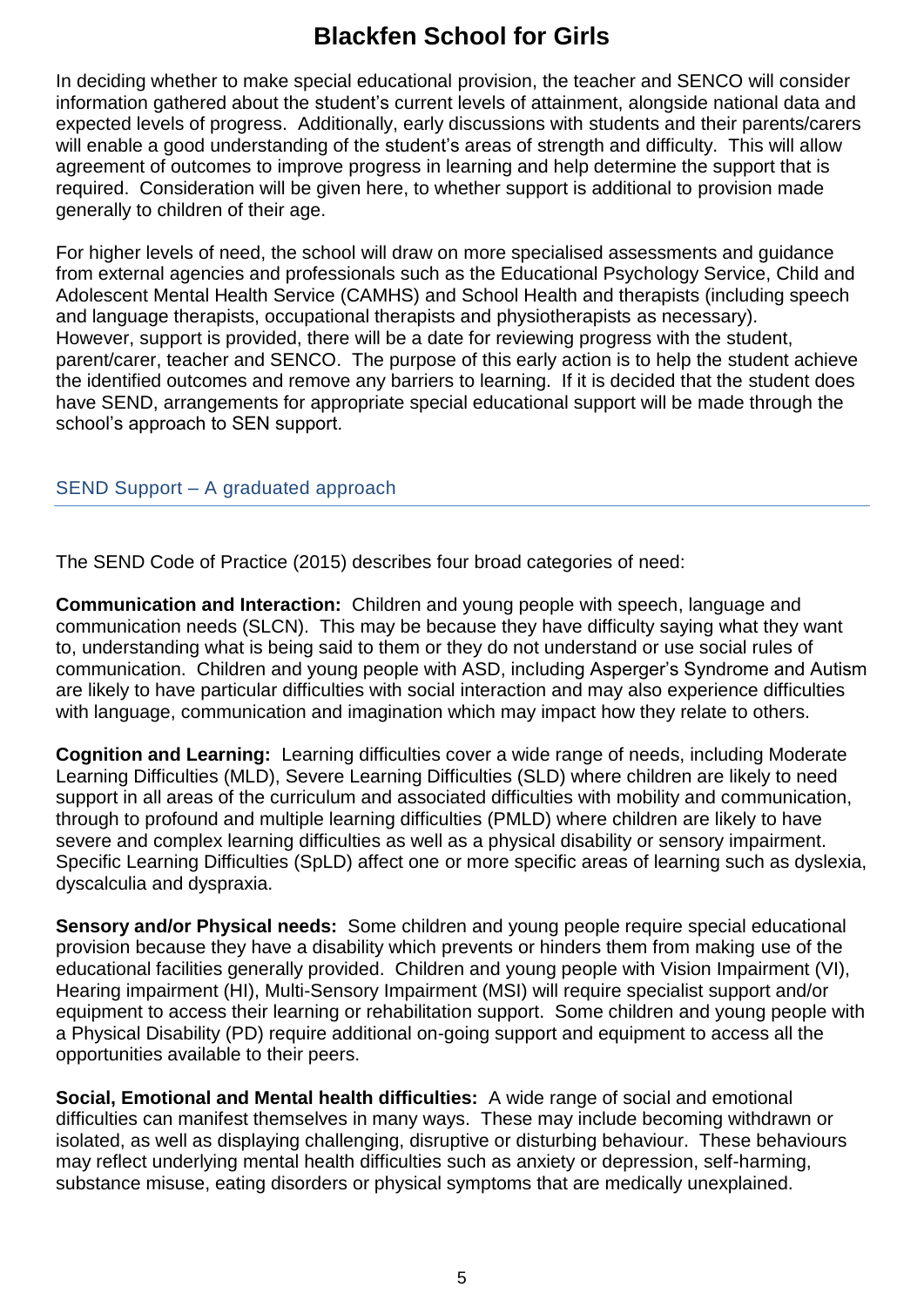Where a student is identified as having SEND, action will be taken to remove barriers to learning and put effective special educational provision in place. The SEND support will take the form of a four-part cycle (the graduated approach), through which earlier decisions and actions are revisited, refined and revised with a growing understanding of the student's needs and of what supports the student in making good progress and securing good outcomes.

The graduated approach consists of the following actions:

- 1) **Assess**: The subject teacher, working alongside the SEND manager, should carry out an analysis of the student needs, including:
	- teacher's assessment and experience of the student
	- previous progress and attainment
	- individual development in comparison to peers and national data
	- the views and experiences of parents
	- the student's own views
	- advice from external support services or professionals from social and health services if already involved
- 2) **Plan:** When providing a student with SEND support, the parents/carers will be formally notified. The teacher and SEND manager will agree, in consultation with the parents/carers and student, the adjustments, interventions and support to be put into place, as well as the expected impact on progress, development or behaviour, with date for review. All teachers and support staff who work with the student will be made aware of their needs, the outcomes sought, the support provided and any teaching strategies or approaches that are required. Plans will seek parental involvement to reinforce or contribute to progress at home.
- 3) **Do:** The subject teacher will remain responsible for working with the child on a daily basis. Where interventions involve group or one-to-one teaching away from the main subject teacher, they will still retain responsibility for the student. They should work closely with any teaching assistants or specialist support staff involved, to plan and assess the impact of support and interventions and how they can be linked to classroom teaching. The SEND manager will support the subject teacher in further assessment of the child's strengths and weaknesses and advise on the effective implementation of support.
- 4) **Review:** The effectiveness of the support and interventions and their impact on student progress will be reviewed in line with the agreed date. The impact and quality of the support and interventions will be evaluated along with the views of the student and their parents/carers. The subject teacher, working with the SEND manager, student and parents/carers, will revise the support in light of the student's progress and development or removal from the SEND register. Where a student has a statement or EHC plan, the review process will occur during the annual review meeting with the SENCO and SEND manager.

#### Blackfen's Provision for children with special educational needs

• Additional support is available to provide one-to-one or small group tuition for children and young people with a Statement of Special Educational Needs or Education, Health and Social plan.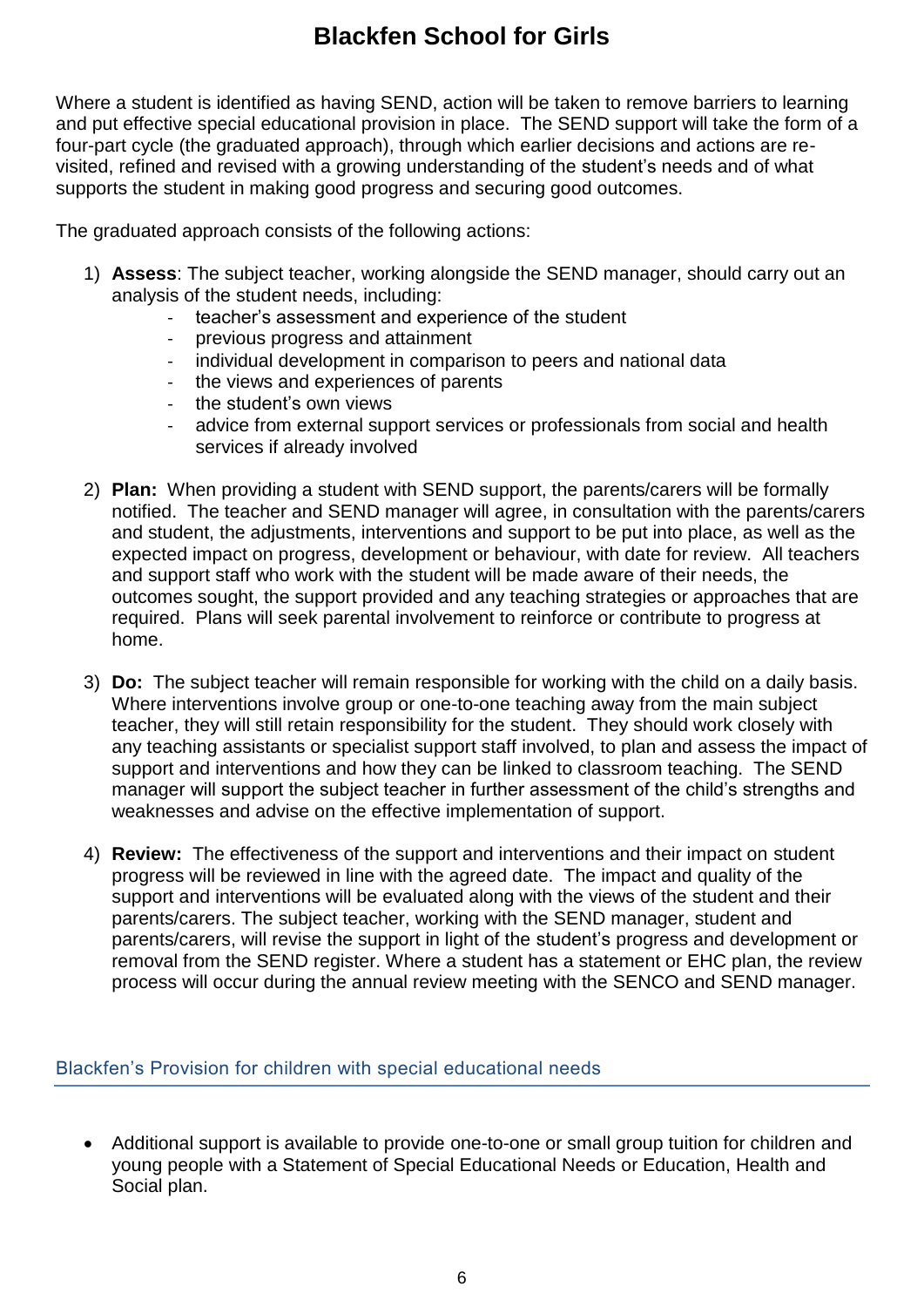- Children with a Statement of Special Educational Needs, or Education, Health and Social plan, will receive in-class support from a Teaching Assistant.
- Children with EAL, who also have special educational needs, may receive some in-class TA support.
- Students with SEND may have a more personalised curriculum to match their individual needs.

#### Requesting an Education, Health and Care (EHC) needs assessment

Where, despite the school having taken relevant and purposeful action to identify, assess and meet the SEND of the child or young person, the child or young person has not made expected progress, the School, Health Care, Social Care, parents/carers or young person (over the age of 16) should consider requesting an Education, Health and Care (EHC) needs assessment. To inform its decision, the local authority will expect to see an evaluated School Based Support Plan that has been in place and requires specific funding.

#### Supporting students and families

An Information report about provisions offered for children and young people with SEND can be found on the school's website [http://www.blackfen.bexley.co.uk](http://www.blackfen.bexley.co.uk/)

Students and their parents/carers can find additional guidance and support through Bexley's local offer: [http://www.bexleylocaloffer.uk](http://www.bexleylocaloffer.uk/)

#### Accessibility and support for students with medical conditions

Blackfen School for Girls recognises that students at school with medical conditions should be appropriately supported to ensure they have full access to education, including after school clubs, cultural activities, school trips and physical education. Children and young people with medical conditions will have individual support strategies which will shared with all staff.

Some children with medical conditions may be disabled and where this is the case, the school will comply with its duties under the Equality Act (2010). Blackfen School for Girls is accessible for disabled students and has qualified first-aiders across the school. Laptops are available for children with communication difficulties, specific learning difficulties or temporary disabilities where available. Children and young people with temporary disabilities can also access a support room provision in OASIS.

Some students with medical conditions may have special educational needs or a statement or EHC plan which brings together education, health and social care needs. Statutory practice will be followed as outlined in the SEND Code of Practice (2014)

Children and young people with SEND are regarded as full members of our school community and provision is inclusive. Children and young people have full access to the environment, resources, staff and activities.